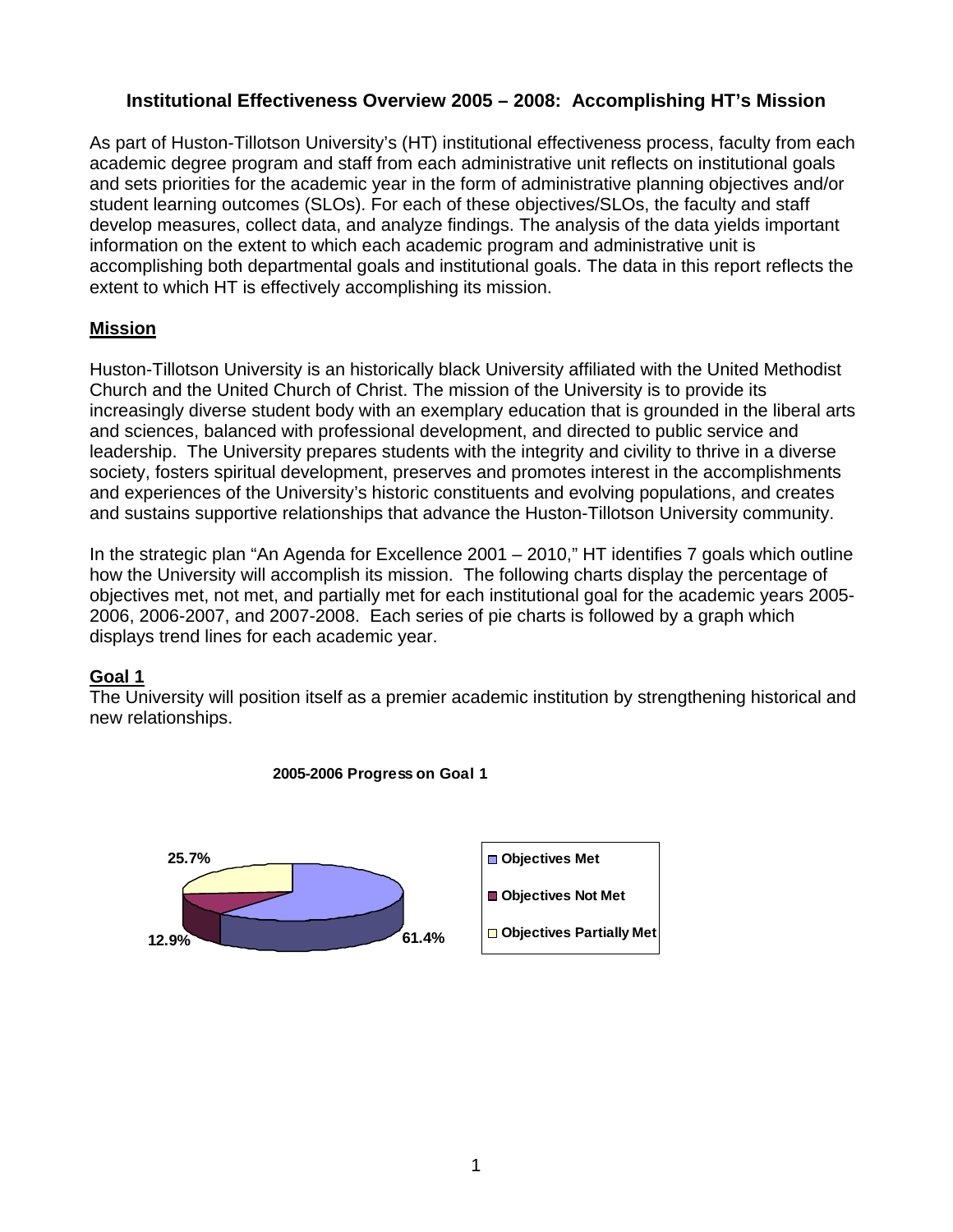



The following chart illustrates HT's progress over three academic years in accomplishing institutional goal 1. The trends indicate that the *percentage of objectives not met is decreasing* after a slight increase during the 2006-2007 academic year. The *percentage of objectives partially met is decreasing*, and the *percentage objectives met is increasing* after a slight decreased during the 2006-2007 academic year. \*Please see the Snapshot of Findings section of the report for action plans and specific examples of how HT is using the results of data to make improvements.



#### **Goal 1 Progress Trends 2005 - 2008**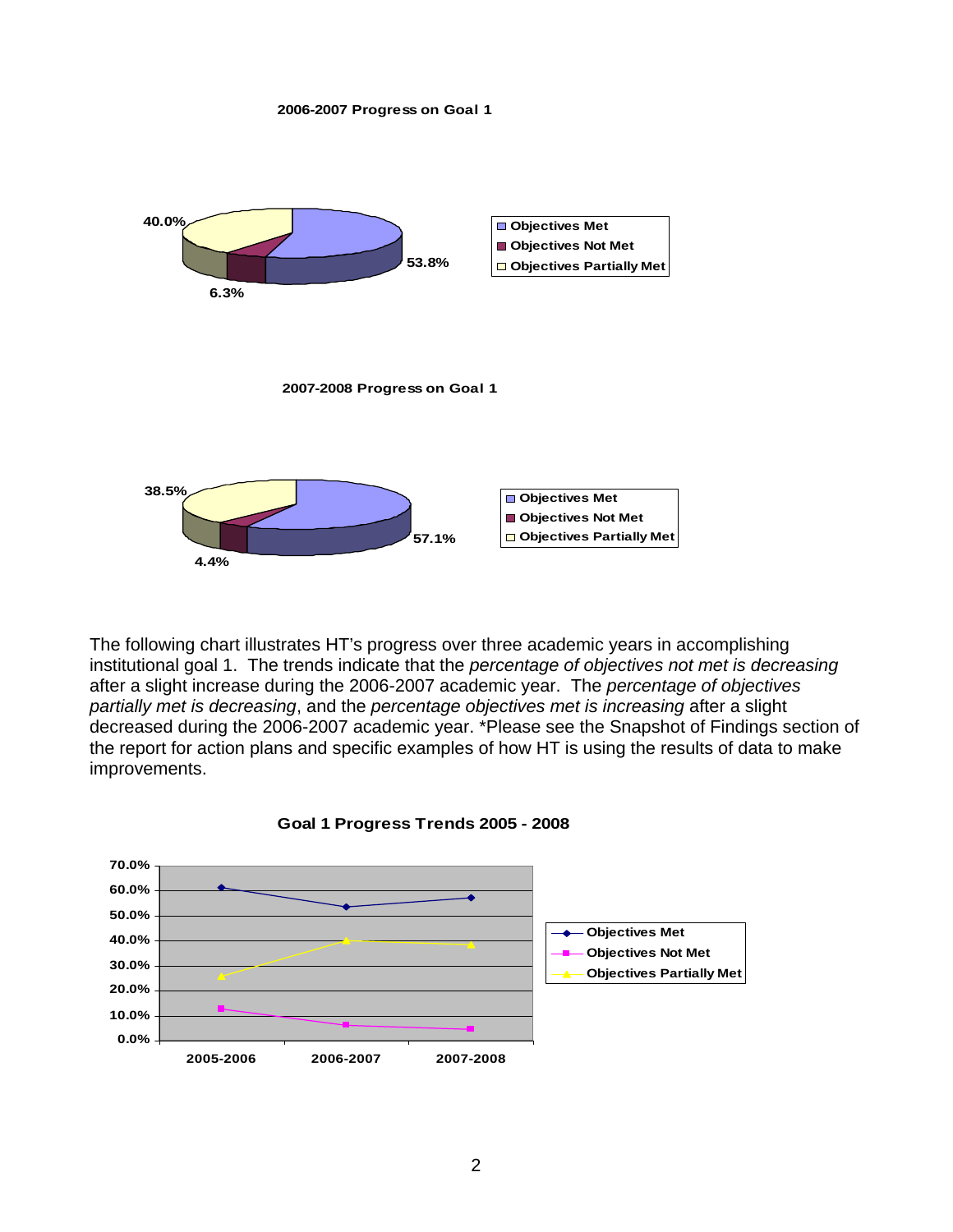## **Goal 2**

The University will offer innovative academic programs in a learner-centered environment which provides a challenging and exemplary educational experience.

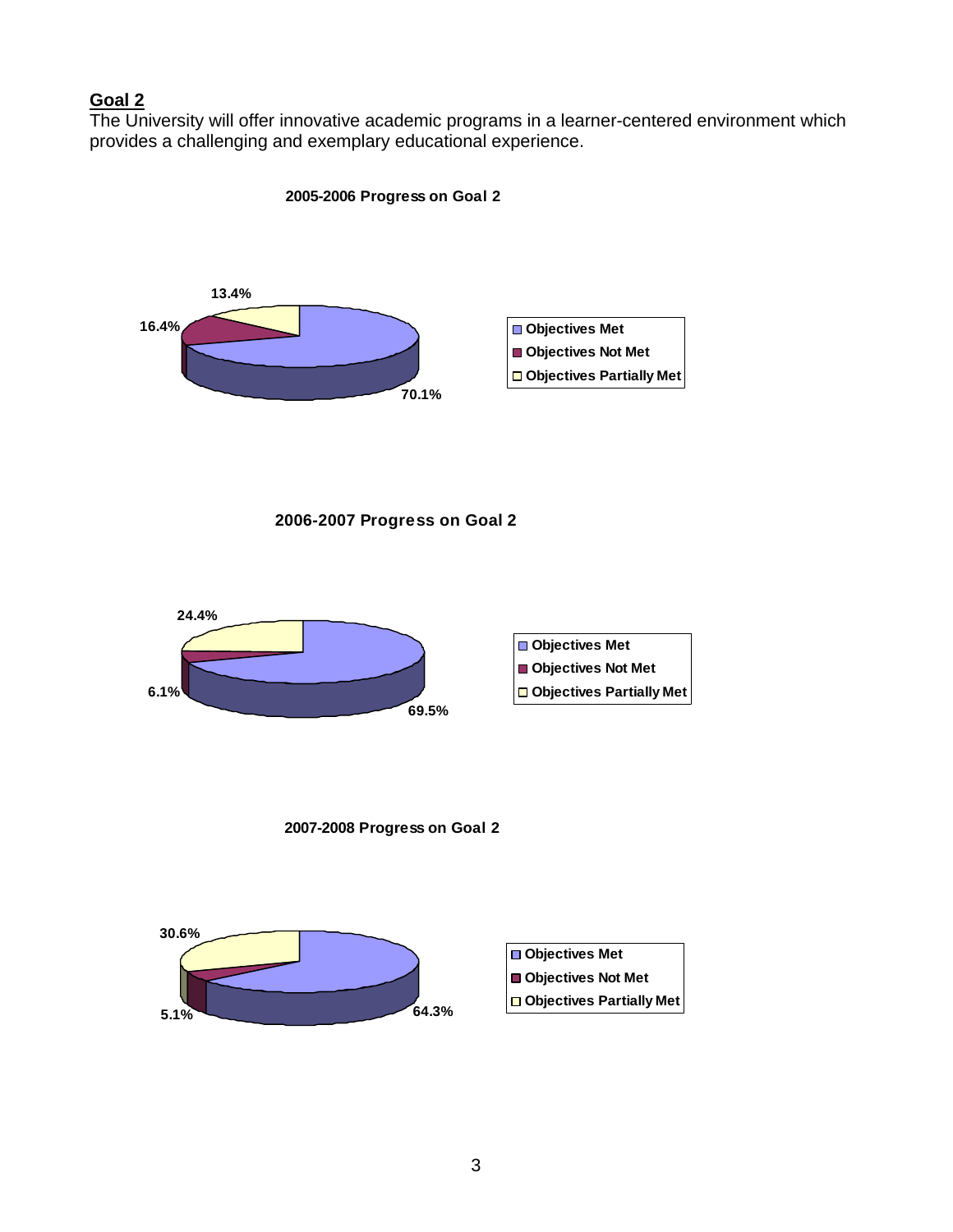The following chart illustrates HT's progress over three academic years in accomplishing institutional goal 2. The trends indicate that the *percentage of objectives not met is steadily decreasing*. The *percentage of objectives partially met is increasing*, and the *percentage objectives met is slightly decreasing*. \*Please see the Snapshot of Findings section of the report for action plans and specific examples of how HT is using the results of data to make improvements.



#### **Goal 2 Progress Trends 2005 to 2008**

#### **Goal 3**

The University will increase enrollment by recruiting a diverse student population and retaining them through graduation.



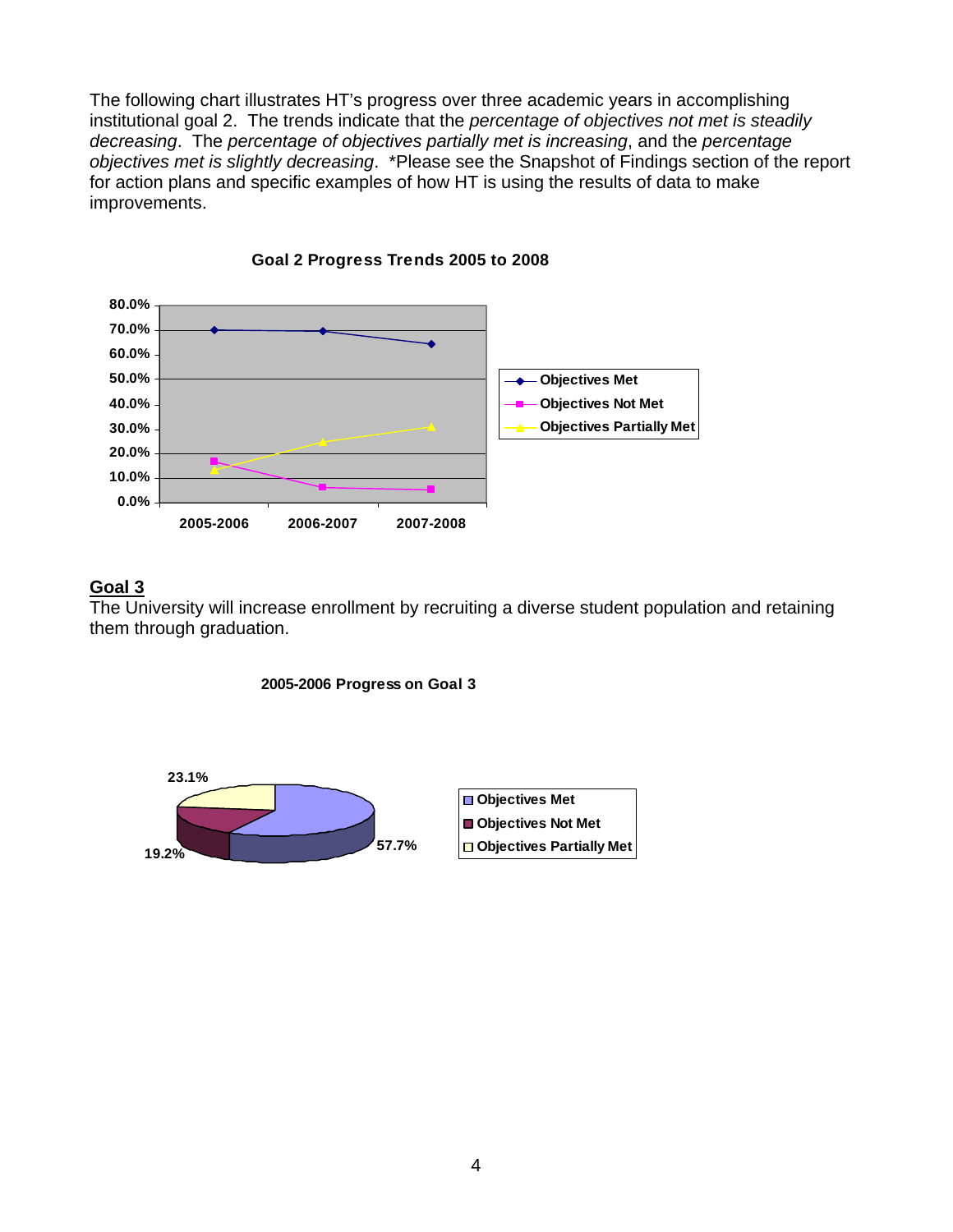



The following chart illustrates HT's progress over three academic years in accomplishing institutional goal 3. The trends indicate that the *percentage of objectives not met is decreasing*. The *percentage of objectives partially met is decreasing*, and the *percentage objectives met is increasing* after a decrease during the 2006-2007 academic year. \*Please see the Snapshot of Findings section of the report for action plans and specific examples of how HT is using the results of data to make improvements.



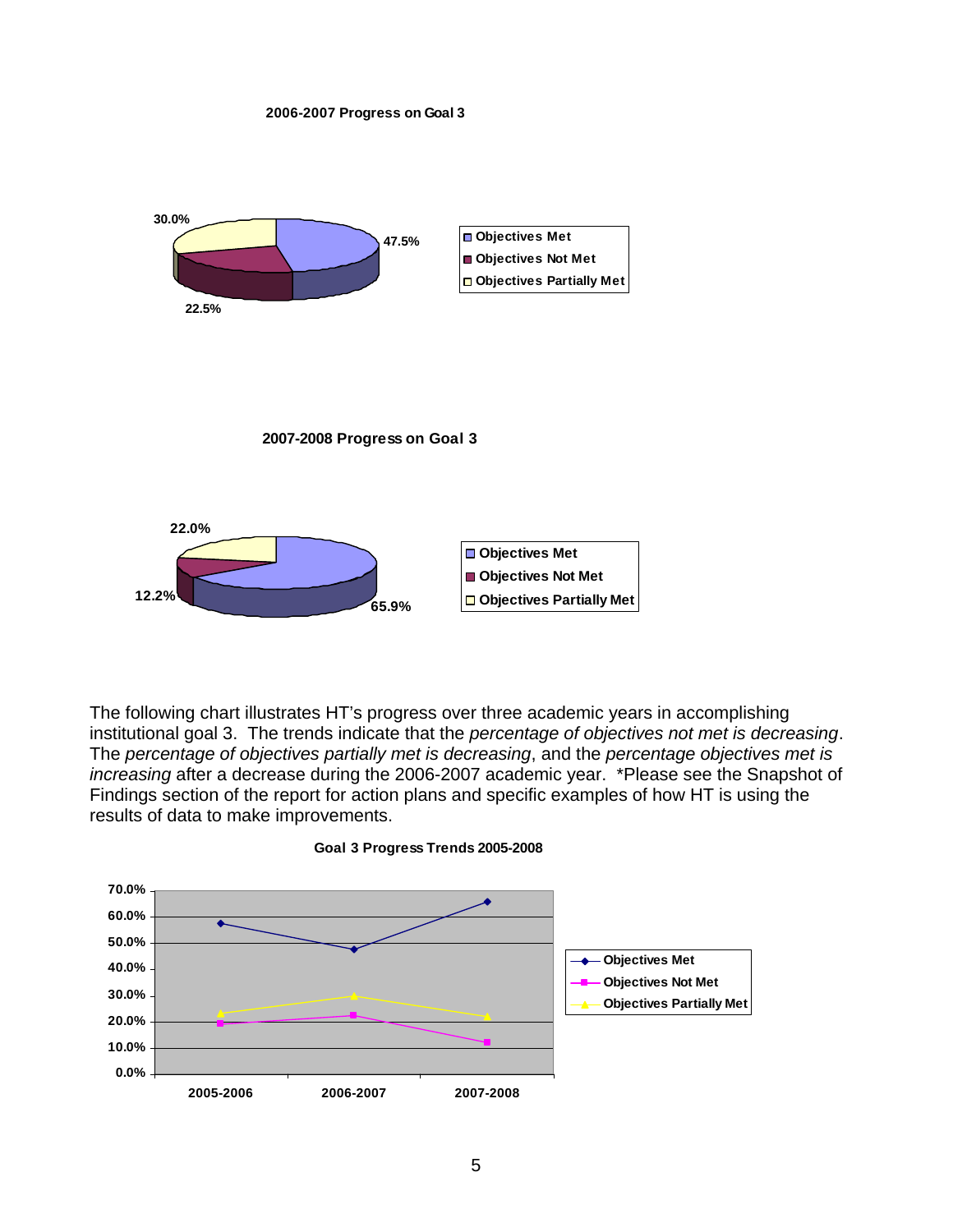#### **Goal 4**

The University will create and maintain innovative student programs to foster development of the whole person to prepare students for positions of leadership in the community, the workplace, and the world.

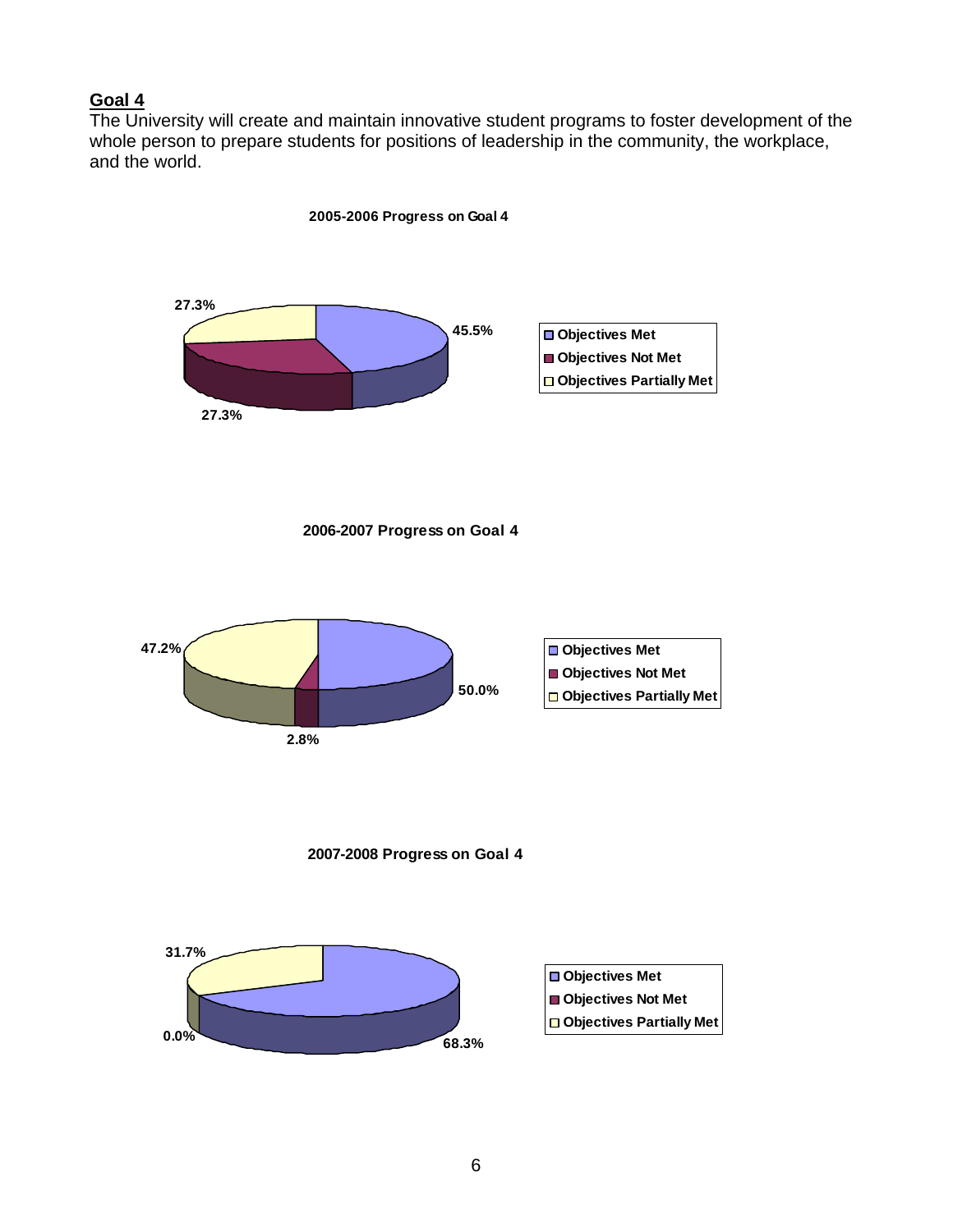The following chart illustrates HT's progress over three academic years in accomplishing institutional goal 4. The trends indicate that the *percentage of objectives not met is decreasing*. The *percentage of objectives partially met is decreasing after a slight increase in 2006-2007*, and the *percentage objectives met is increasing*. \*Please see the Snapshot of Findings section of the report for action plans and specific examples of how HT is using the results of data to make improvements.



#### **Goal 4 Progress Trends 2005-2008**

#### **Goal 5**

The University will operate under a participatory governance structure that involves and educates the entire University community while making use of the skills and talents of the Board of Trustees, faculty, staff, administration, and students.



**2005-2006 Progress on Goal 5**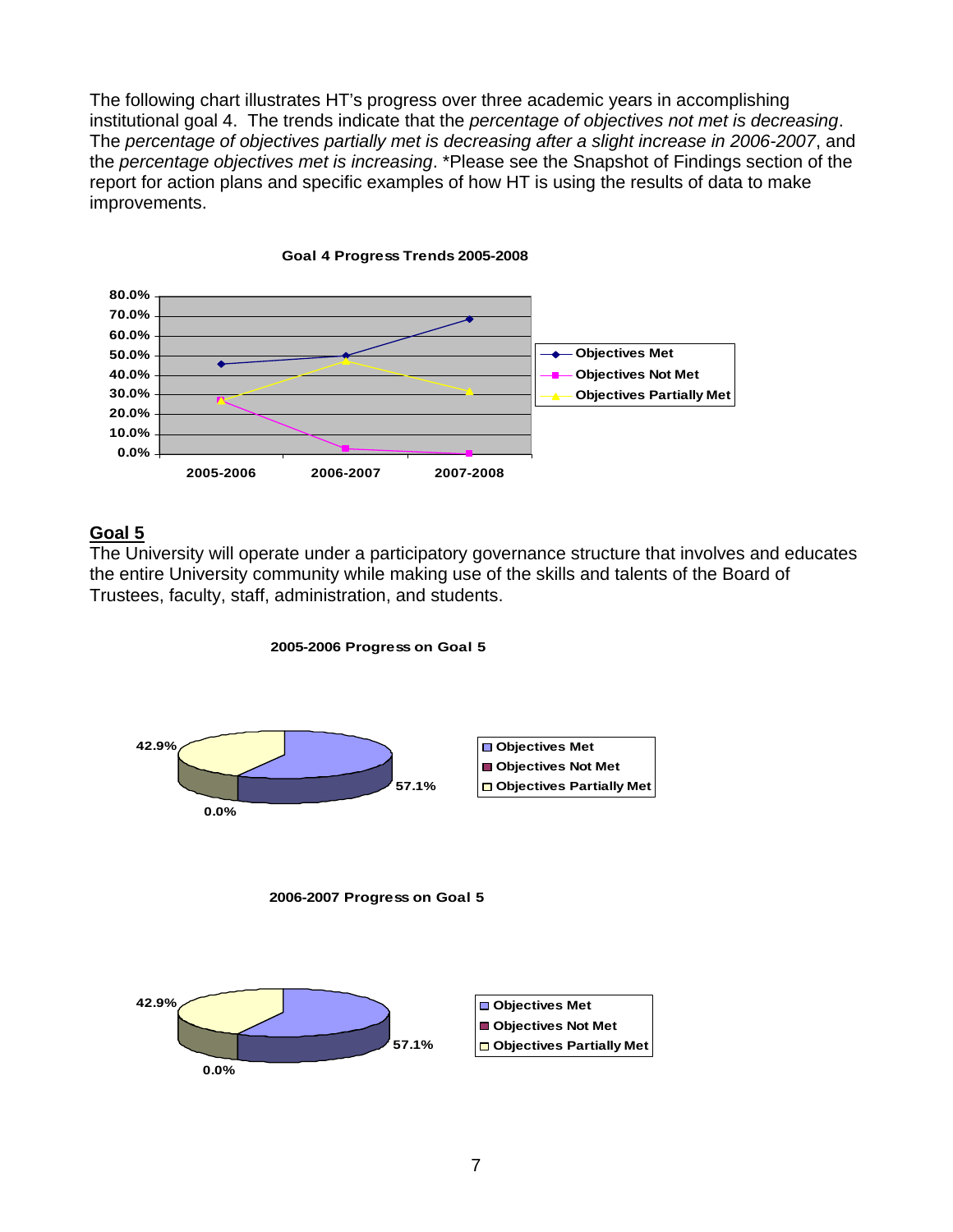**2007-2008 Progress on Goal 5**



The following chart illustrates HT's progress over three academic years in accomplishing institutional goal 5. The trends indicate that the *percentage of objectives not met is decreasing*. The *percentage of objectives partially met is decreasing after an increase in 2006-2007*, and the *percentage objectives met is increasing* after a decrease during the 2006-2007 academic year. \*Please see the Snapshot of Findings section of the report for action plans and specific examples of how HT is using the results of data to make improvements.



#### **Goal 5 Progress Trends 2005-2008**

#### **Goal 6**

The University administration will ensure fiscal stability and growth through annual formative assessment, sound financial management and stewardship, and enhanced external funding.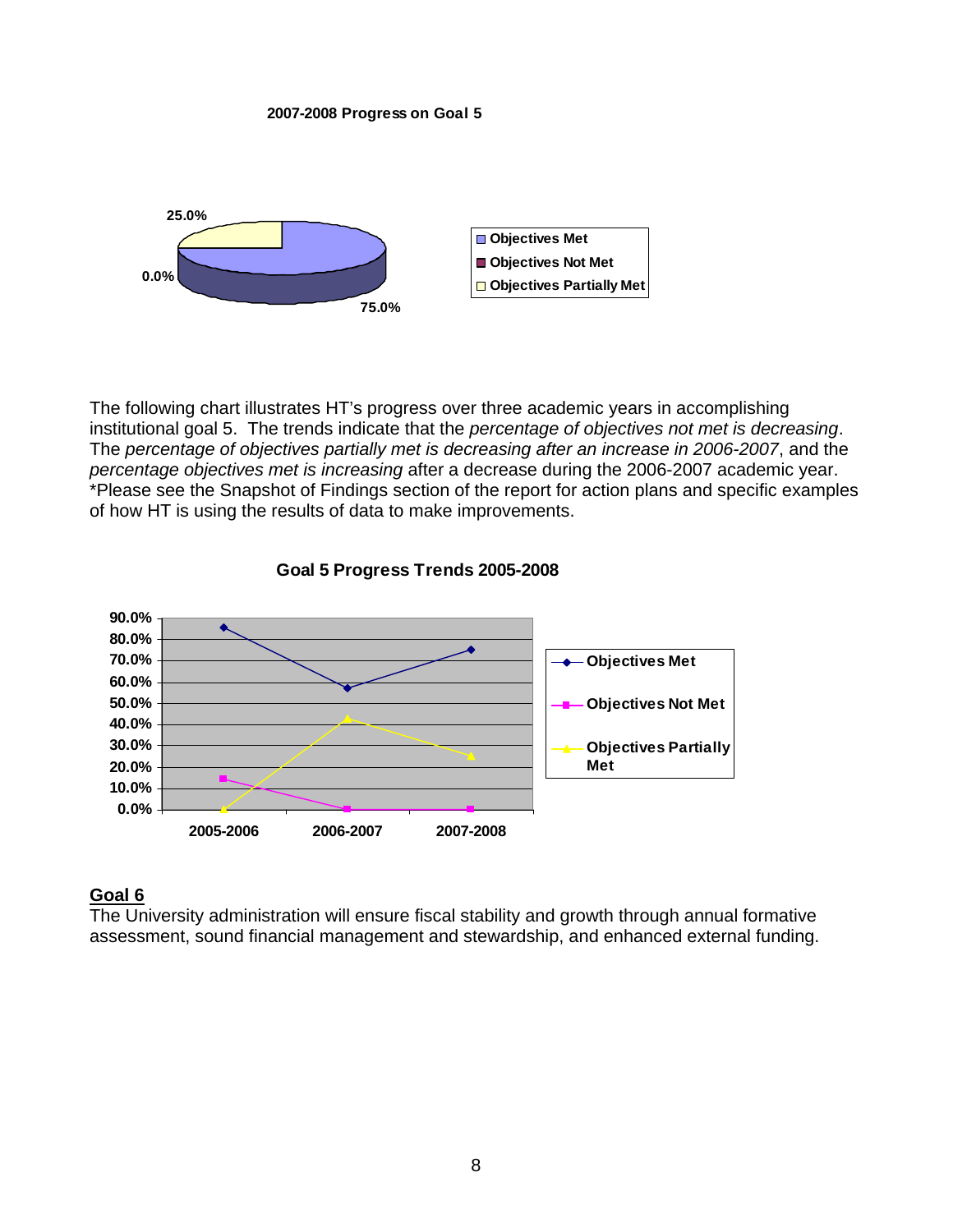**2005-2006 Progress on Goal 6**



**2006-2007 Progress on Goal 6**



**2007-2008 Progress on Goal 6**

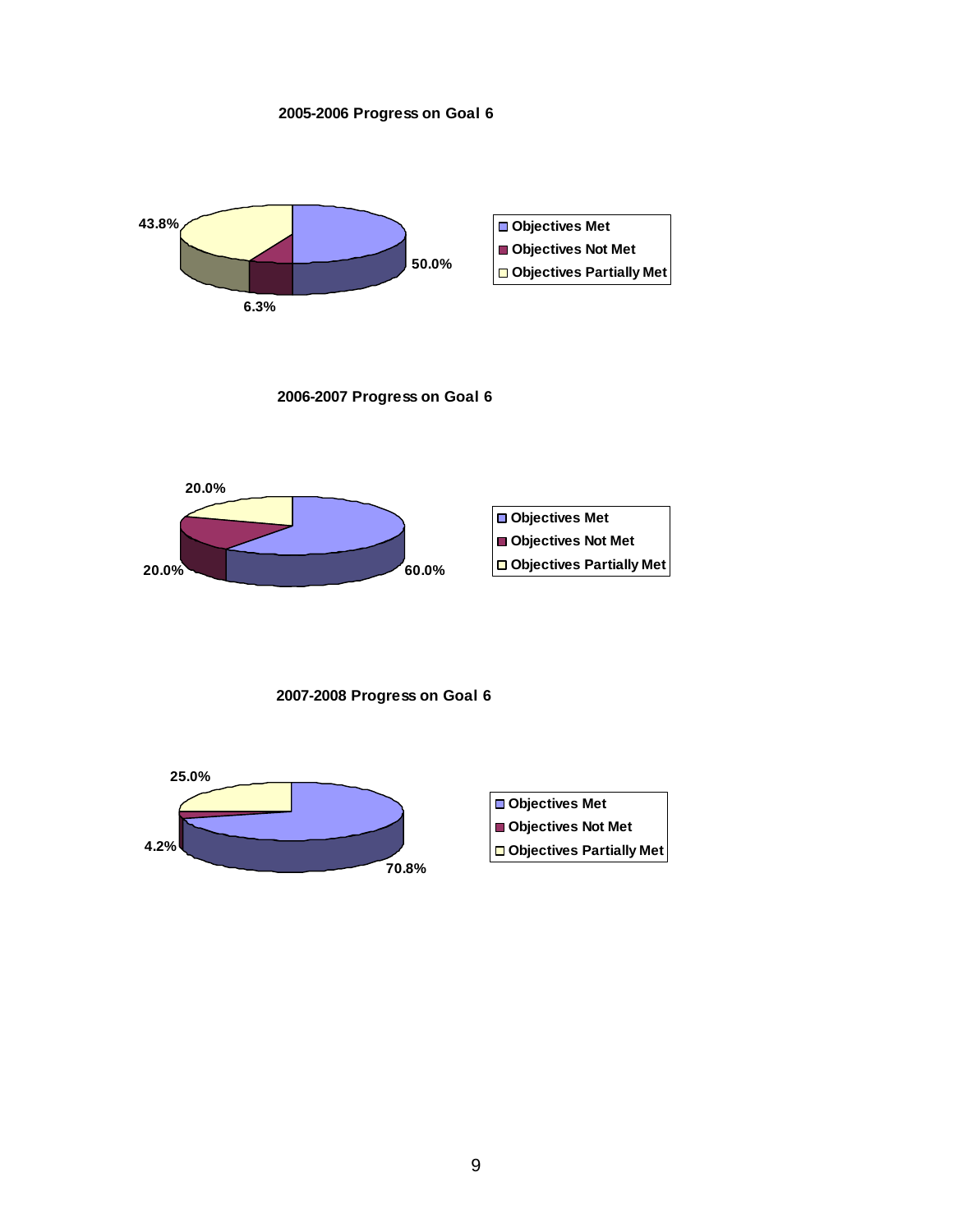The following chart illustrates HT's progress over three academic years in accomplishing institutional goal 6. The trends indicate that the *percentage of objectives not met is decreasing after a slight increase in 2006-2007*. The *percentage of objectives partially met is slightly increasing*, and the *percentage objectives met is increasing*. \*Please see the Snapshot of Findings section of the report for action plans and specific examples of how HT is using the results of data to make improvements.



**Goal 6 Progress Trends 2005-2008**

# **Goal 7**

The University will develop and implement a state-of-the-art technology program to enhance the teaching and learning environment, increase administrative productivity, and improve competitive positioning.



**2005-2006 Progress on Goal 7**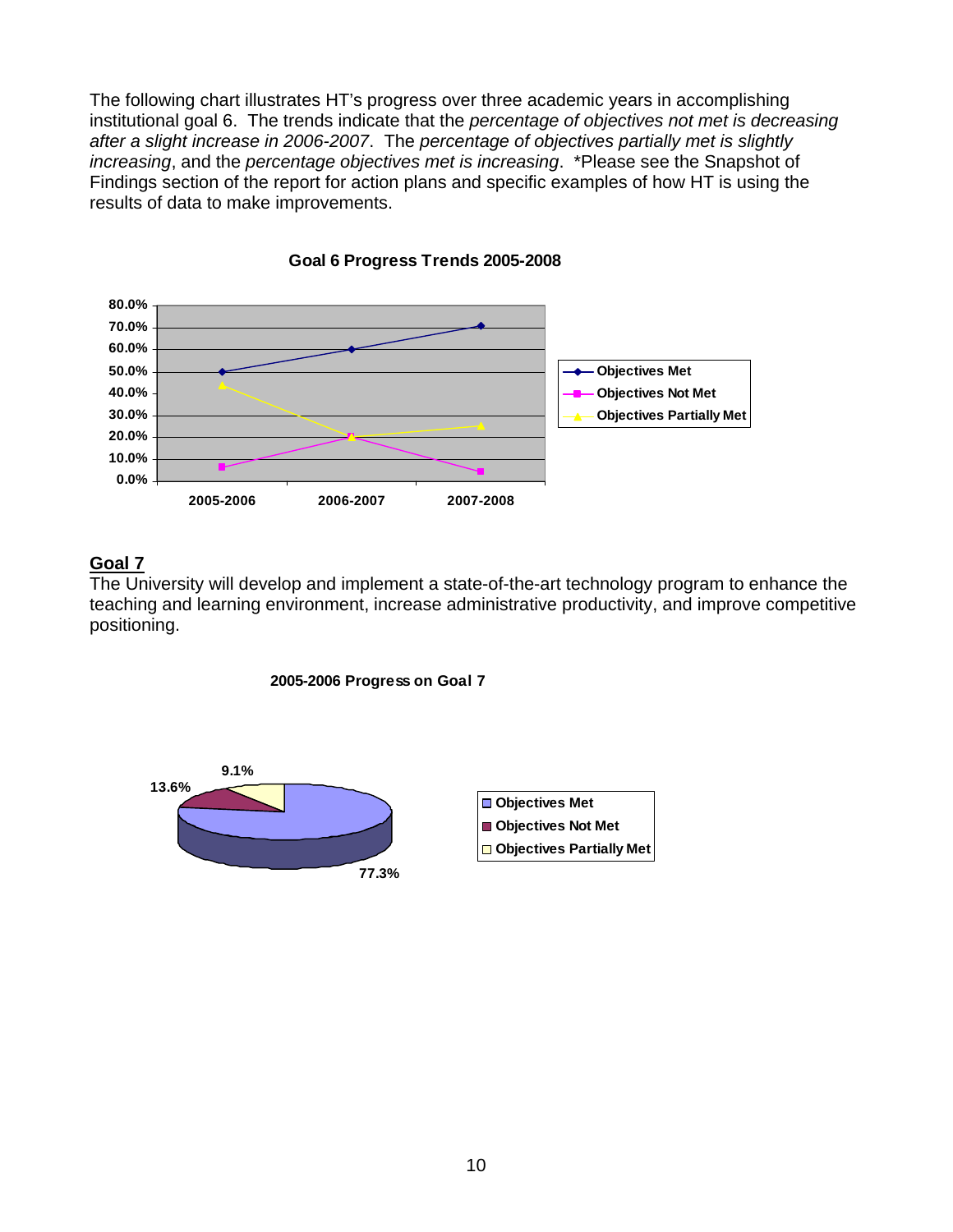#### **2006-2007 Progress on Goal 7**



The following chart illustrates HT's progress over three academic years in accomplishing institutional goal 7. The trends indicate that the *percentage of objectives not met is decreasing*. The *percentage of objectives partially met is increasing*, and the *percentage objectives met is slightly decreasing*. \*Please see the Snapshot of Findings section of the report for action plans and specific examples of how HT is using the results of data to make improvements.



**Goal 7 Progress Trends 2005-2008**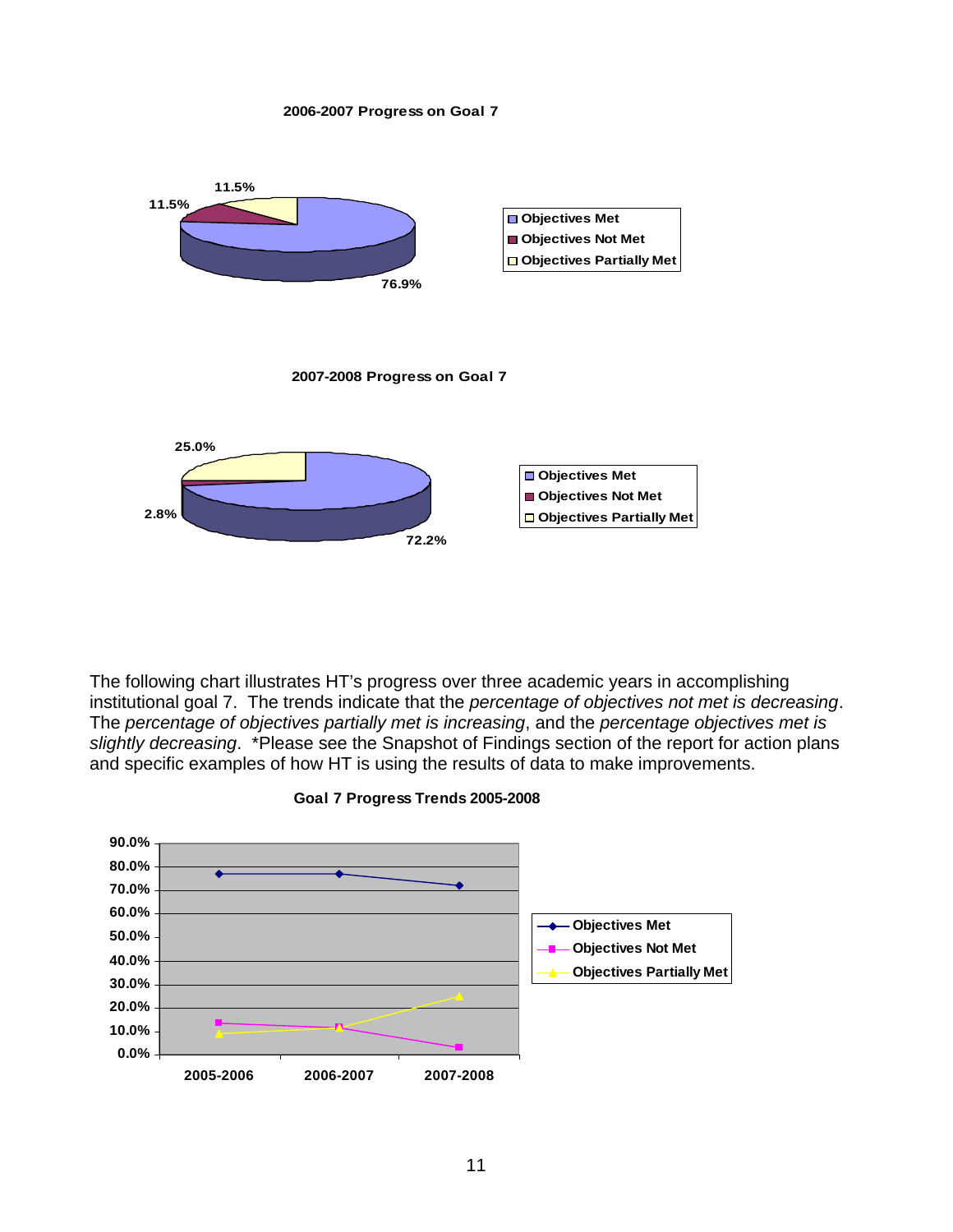## **Snapshot of Findings – 2005 through 2008**

### *Goal 1 - The University will position itself as a premier academic institution by strengthening historical and new relationships.*

- The percentage of objectives not met is decreasing.
- The percentage of objectives partially met is decreasing.
- The percentage of objectives met is increasing.

# **Goal 1 Improvements to HT (examples from the "Closing the Loop" document)**

- There has been significant improvement in the alumni database. Return mail and postage costs have been reduced.
- An integral part of the Business Administration Program is the internship. The Department has been successful in increasing partnerships with several local and state organizations to afford students the opportunity to put their skills into practice and to gain valuable work experience in their chosen area of study.
- Special chapel services utilizing the Spoken Word Poetry group and the Mime Dance group where extremely well received. The A.P.P.E.A.L.S. Leadership program was a success in that students could appreciate the opportunity to give back to the community through more than just the traditional kind of mentoring program.

## *Goal 2 - The University will offer innovative academic programs in a learner-centered environment which provides a challenging and exemplary educational experience.*

- The percentage of objectives not met is decreasing.
- The percentage of objectives partially met is increasing.
- The percentage of objectives met is decreasing.

*While the percentage of objective met is decreasing, note that the percentage not met is also decreasing? Trends seem to indicate that some objectives are moving from the met to partially met category (as opposed to the not met category).* 

## **Action Plans: Examples of Goal 2 Plans for Improvement**

- Emphasize academics in recruiting student athletes.
- Produce new lab books for BIO 122 and 144.
- Create practice tests in School of Business and Technology to enhance students' performance on the Major Field Test.
- Increase the level of student involvement in planning campus programs.
- Provide tutoring in the 4 major areas for the chemistry major field test as a refresher for subjects taken early in the program.
- Develop mentoring and tutoring programs in computer science.
- Add labs on problem solving in computer science.
- Institute mandatory review sessions for exit exam in CJP.
- Provide forums and workshops for honors students to develop and to showcase their research and leadership abilities.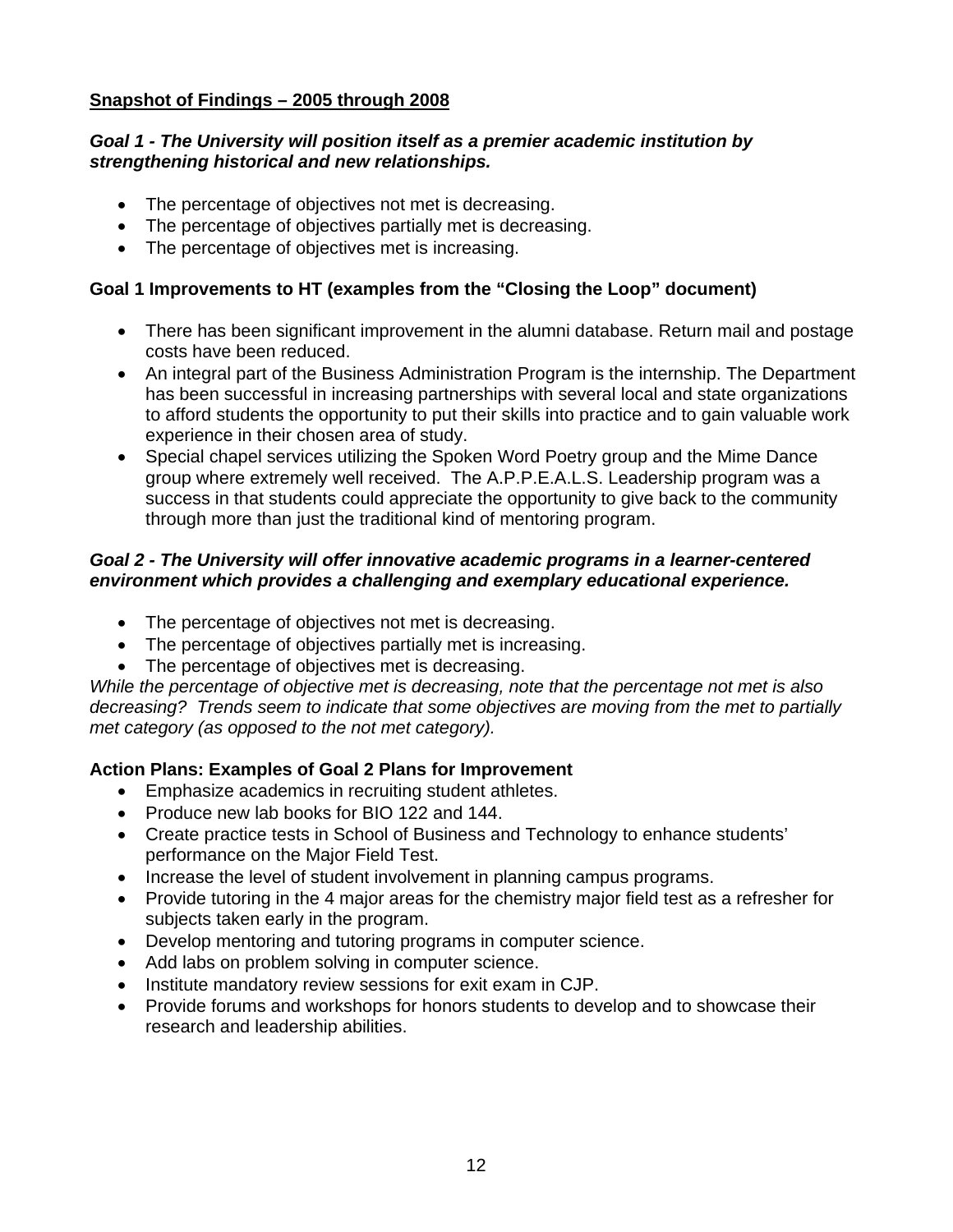# **Goal 2 – Improvements to HT (examples from the "Closing the Loop" document)**

- A rigorous and challenging curriculum is a major strength of the Business Administration Program. As indicated through assessment activities, the Department is making steady progress toward its goal of providing the students with an excellent and marketable education. Testament to this excellent education, according to data collected, around 85% of the 2007 graduates are employed or have been accepted into graduate school.
- Students in the KIN program this year received very high evaluations by field supervisors in the internship course (average 9.4/10).
- More and more students are knowledgeable of the institutional 9 core competencies and apply these competencies to their course work and understanding. Students are better prepared to move from the university into a career or graduate studies as is evident by student/alumni follow-up.

## *Goal 3 - The University will increase enrollment by recruiting a diverse student population and retaining them through graduation.*

- The percentage of objectives not met is decreasing.
- The percentage of objectives partially met is decreasing.
- The percentage of objectives met is increasing.

# **Goal 3 – Improvements to HT (examples from the "Closing the Loop" document)**

- As a result of admission staff efforts, the University nearly met its enrollment goal for spring 2008, based on FTE. This is the largest spring enrollment in the University's recent history.
- Student retention in the residence halls has increased. Strong programming within the halls has contributed to retention and student satisfaction.
- During May 2007 commencement ceremonies, degrees were conferred upon the largest group of graduating seniors in 5 years.
- Of the students who graduated from HT in May 2007, 46% are first generation college students.

#### *Goal 4 - The University will create and maintain innovative student programs to foster development of the whole person to prepare students for positions of leadership in the community, the workplace, and the world.*

- The percentage of objectives not met is decreasing.
- The percentage of objectives partially met is decreasing.
- The percentage of objectives met is increasing.

## **Goal 4 – Improvements to HT (examples from the "Closing the Loop" document)**

- With the aid of grant funding for HT's learning community for first generation college students, P.A.S.S, students were able to observe different cultural exhibits and plays, participate in service projects, receive assistance with financial obligations, and attend a lecture series by notable speakers through out the academic year.
- Peer advisors serve as mentors to first year students and Peer Mentors serve as mentors to first generation college students in the P.A.S.S program. Peer advisors/mentors assist with additional F.Y.E programming through out the academic year. For example, it was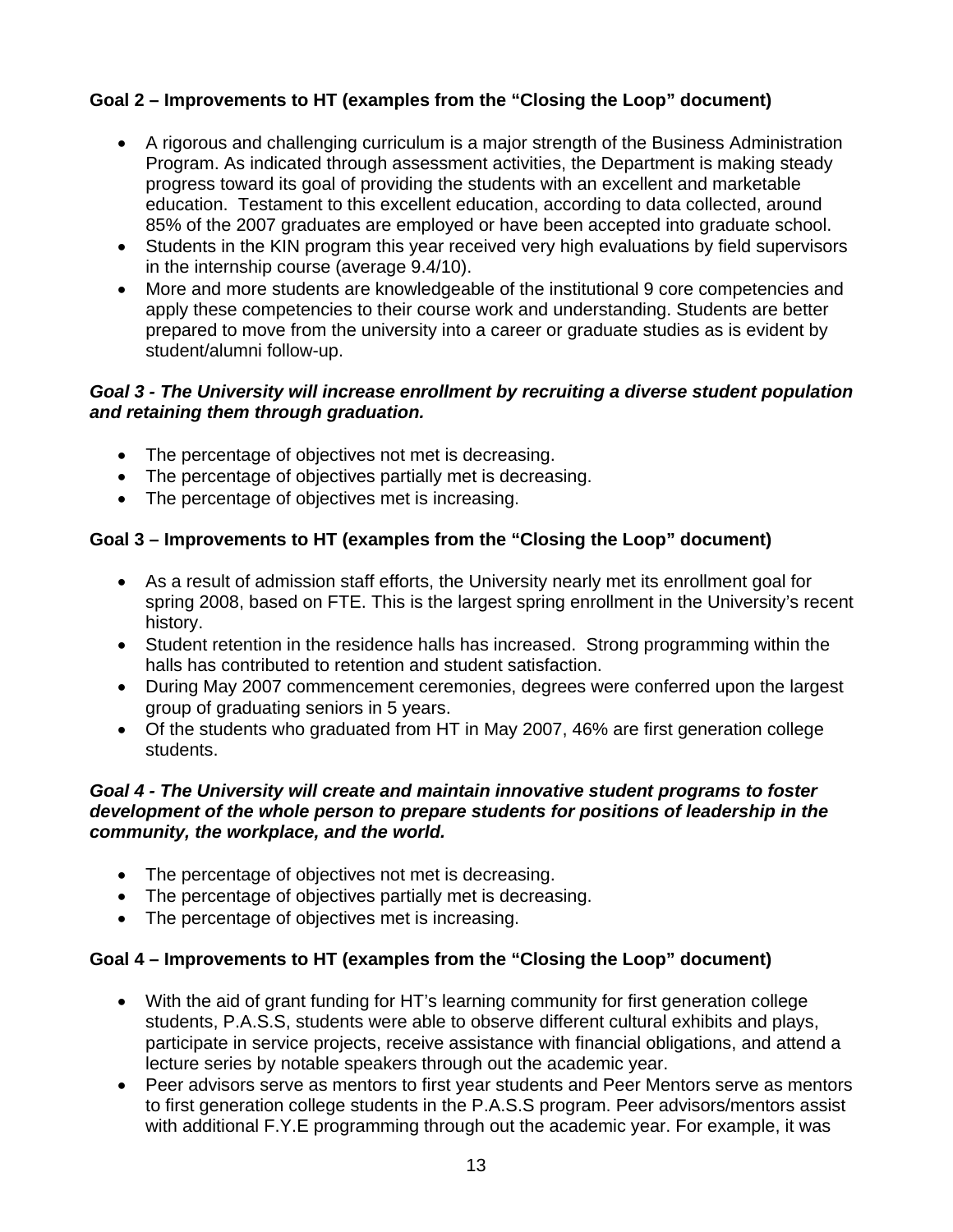- Counseling services has met and in some instances exceeded expectations in meeting the needs of students. Responses to anonymous self administered surveys assessing various components of counseling services reflected an 80 to 100% approval rating of the counseling services provided.
- Health Services used online prevention tools to promote healthy eating and exercise. Stipends were provided to students who worked on grant projects. Our T-Shirts and Logos became a household name around campus which promotes awareness of health and wellness.

## *Goal 5 - The University will operate under a participatory governance structure that involves and educates the entire University community while making use of the skills and talents of the Board of Trustees, faculty, staff, administration, and students.*

- The percentage of objectives not met is decreasing.
- The percentage of objectives partially met is decreasing.
- The percentage of objectives met is increasing.

# **Goal 5 Improvements to HT (examples from the "Closing the Loop" document)**

- Institutional Research has made great strides in the area of education of faculty and staff on how to measure and track performance whether it be academic performance in terms of student learning outcomes or administrative unit performance. In addition, the faculty and staff are more compliant with reporting deadlines.
- Institutional Research hosted prominent speakers on campus (Dr. Linda Salane, Dr. Dorothy C. Yancy, and Dr. Saundra McGuire) to conduct hands-on workshops with faculty and staff which have helped increase the faculty and staff working knowledge of effectiveness, data based planning, and student learning outcomes.
- The Writing Program continues to increase the percentage of writing intensive courses-certified by the Core Curriculum Committee--offered throughout the curriculum.
- Supervisory and management staff is diligent in producing annual performance review for their staff.

### *Goal 6 - The University administration will ensure fiscal stability and growth through annual formative assessment, sound financial management and stewardship, and enhanced external funding.*

- The percentage of objectives not met is decreasing.
- The percentage of objectives partially met is increasing.
- The percentage of objectives met is increasing.

## **Goal 6 – Improvements to the HT (examples from the "Closing the Loop" document)**

- Budget managers have come to use the budget module more frequently and, therefore, have greater involvement in the budget compliance aspect of budget management.
- Tuition revenue has increased by 36 percent over the past 4 years, from \$4,019,217 in 2005 to \$5,476,823 in 2008. This can be attributed to a record high level of enrollment,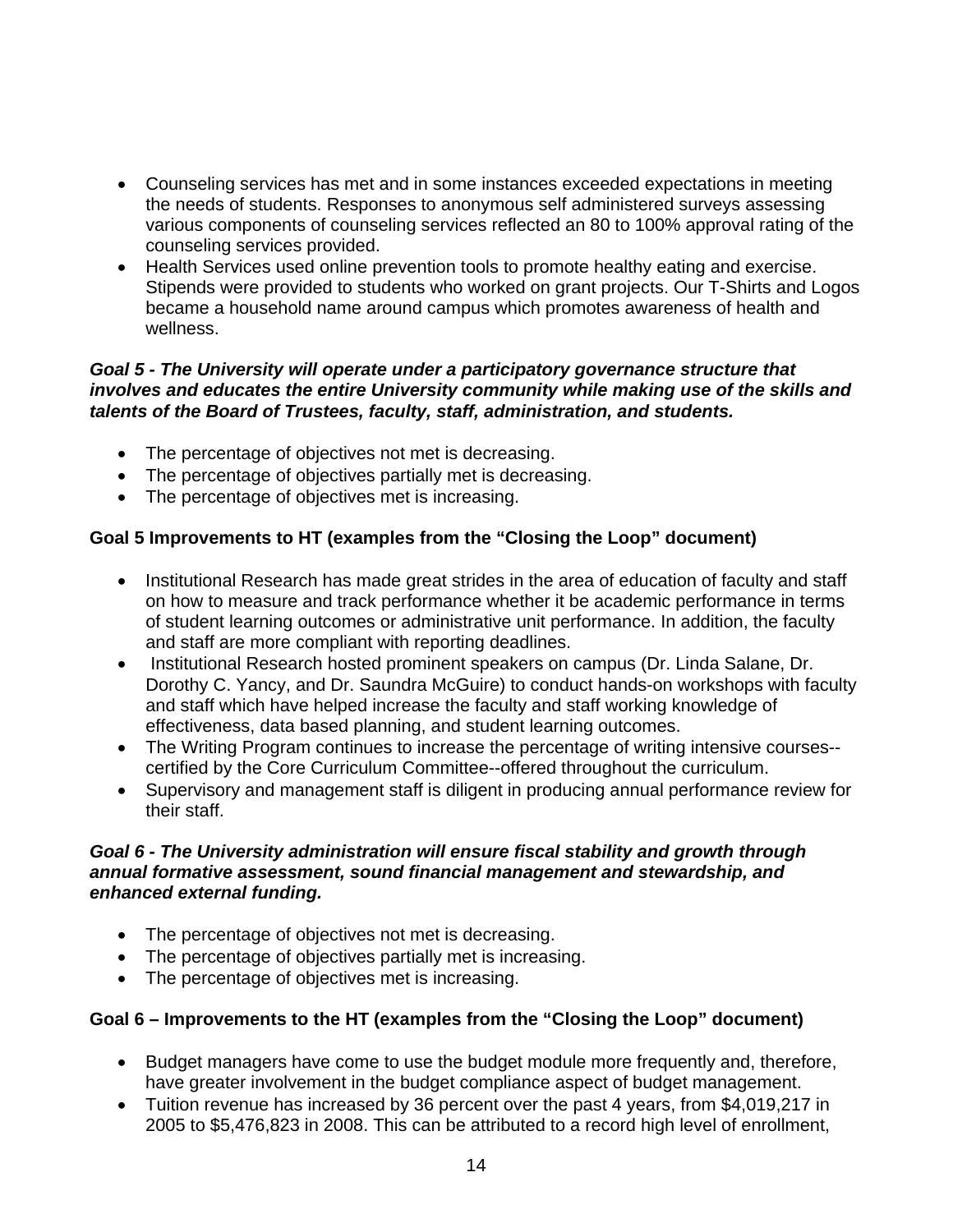The University's fiscal stability is reflected by a well-established record of unqualified audit opinions. Auditors have consistently determined that the University's financials are presented in accordance with generally accepted accounting principles and standards.

#### *Goal 7 - The University will develop and implement a state-of-the-art technology program to enhance the teaching and learning environment, increase administrative productivity, and improve competitive positioning.*

- The percentage of objectives not met is decreasing.
- The percentage of objectives partially met is increasing.
- The percentage of objectives met is decreasing.

*While the percentage of objectives met is decreasing, note that the percentage not met is also decreasing? Trends seem to indicate that some objectives are moving from the met to partially met category (as opposed to the not met category).* 

# **Action Plans: Examples of Goal 7 Plans for Improvement**

- Consistently update the athletics website and press release distribution.
- Write Matlab programs for Biology classes.
- Schedule more CX module training sessions.
- Write grant to upgrade campus security systems.
- Implement SharePoint to develop custom applications.
- Identify areas that would benefit from online forms.
- Collaborate with Information Technology to efficiently extract data for reports.

# **Goal 7 Improvements to HT (examples from the "Closing the Loop" document)**

- The IT Department made significant progress during the 07-08 academic year with the implementation of a hardware rotation process, installed a new and supported phone system for the HT campus, and kicked off a Jenzabar CX / JICS project to lay the initial groundwork for implementation of online registration.
- Technology, including the use of music-printing software and digital instruments, has been effectively incorporated into the Music curriculum.